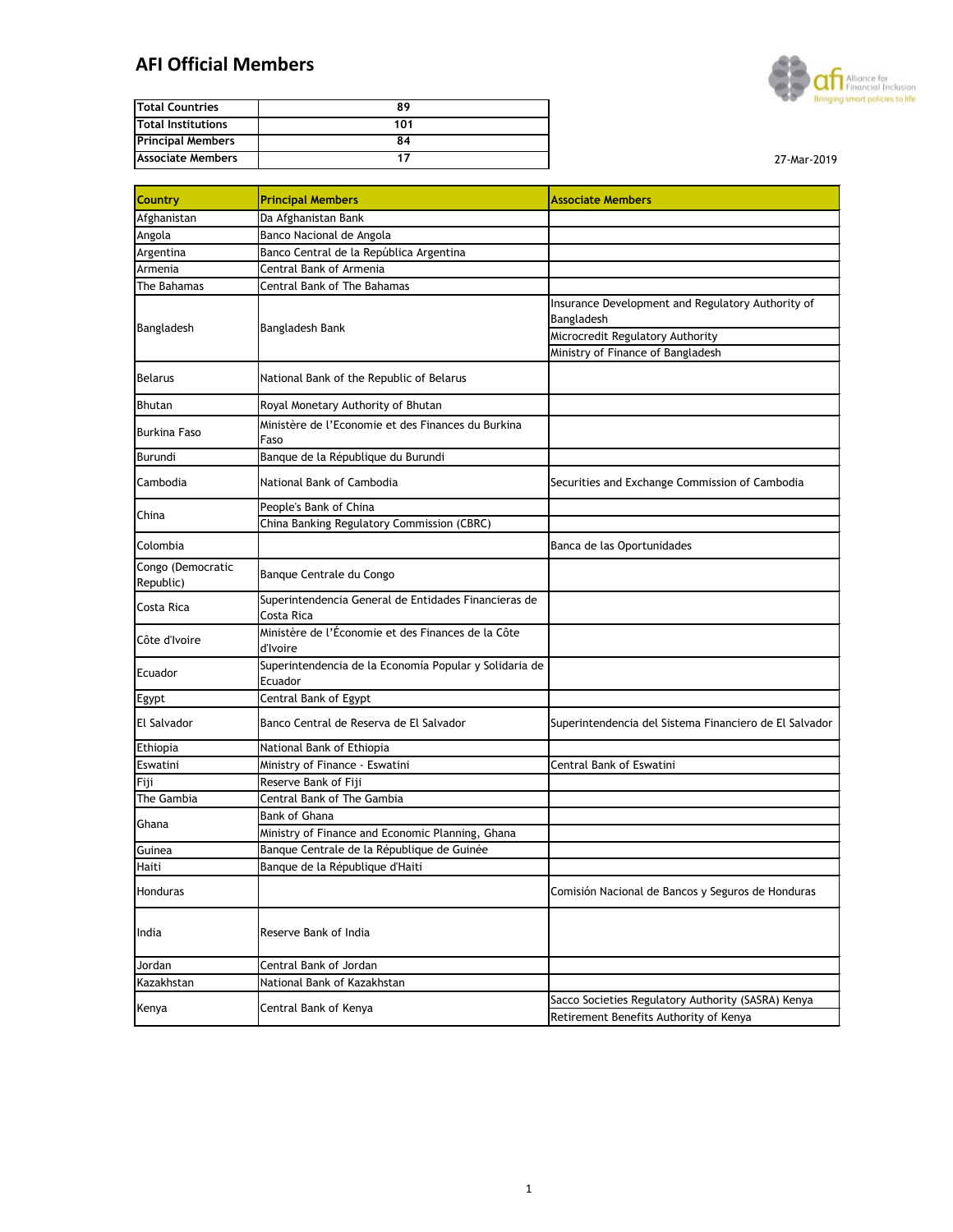| <b>Country</b>      | <b>Principal Members</b>                                                         | <b>Associate Members</b>                                                                                            |
|---------------------|----------------------------------------------------------------------------------|---------------------------------------------------------------------------------------------------------------------|
| Kyrgyz Republic     | National Bank of the Kyrgyz Republic                                             | State Service of Regulation and Supervision for<br>Financial Markets under the Government of the Kyrgyz<br>Republic |
| Lesotho             | Central Bank of Lesotho                                                          |                                                                                                                     |
| Liberia             | Central Bank of Liberia                                                          |                                                                                                                     |
|                     | Banque Centrale de Madagascar                                                    |                                                                                                                     |
| Madagascar          | Direction Générale du Trésor, Ministère des Finances et<br>du Budget, Madagascar |                                                                                                                     |
| Malawi              | Reserve Bank of Malawi                                                           |                                                                                                                     |
| Malaysia            | Bank Negara Malaysia                                                             |                                                                                                                     |
| Maldives            | Maldives Monetary Authority                                                      |                                                                                                                     |
| Mauritania          | Banque Centrale de Mauritanie                                                    |                                                                                                                     |
| Mexico              | Comisión Nacional Bancaria y de Valores (CNBV)                                   |                                                                                                                     |
| Mongolia            | Financial Regulatory Commission of Mongolia                                      |                                                                                                                     |
| Morocco             | <b>Bank Al-Maghrib</b>                                                           |                                                                                                                     |
| Mozambique          | Banco de Moçambique                                                              |                                                                                                                     |
| Namibia             | <b>Bank of Namibia</b>                                                           |                                                                                                                     |
| <b>Nepal</b>        | Nepal Rastra Bank                                                                |                                                                                                                     |
| <b>Niger</b>        | Ministère des Finances de la République du Niger                                 |                                                                                                                     |
| Nigeria             | Central Bank of Nigeria                                                          | Nigeria Deposit Insurance Corporation                                                                               |
| Pakistan            | <b>State Bank of Pakistan</b>                                                    |                                                                                                                     |
| Palestine           | Palestine Monetary Authority                                                     |                                                                                                                     |
| Papua New Guinea    | Bank of Papua New Guinea                                                         |                                                                                                                     |
| Paraguay            | Banco Central del Paraguay                                                       |                                                                                                                     |
| Peru                |                                                                                  | Superintendencia de Banca, Seguros y AFP del Perú                                                                   |
| Philippines         | Bangko Sentral ng Pilipinas                                                      |                                                                                                                     |
| Russia              | Central Bank of the Russian Federation                                           |                                                                                                                     |
| Rwanda              | National Bank of Rwanda                                                          |                                                                                                                     |
| Samoa               | Central Bank of Samoa                                                            |                                                                                                                     |
| São Tomé e Príncipe | Banco Central de São Tomé e Príncipe                                             |                                                                                                                     |
| Senegal             | Ministère de l'Economie, des Finances et du Plan du<br>Sénégal                   |                                                                                                                     |
| <b>Seychelles</b>   | Central Bank of Seyshelles                                                       |                                                                                                                     |
| Sierra Leone        | <b>Bank of Sierra Leone</b>                                                      |                                                                                                                     |
| Solomon Islands     | Central Bank of Solomon Islands                                                  |                                                                                                                     |
| South Africa        | National Treasury of the Republic of South Africa                                | South African Reserve Bank                                                                                          |
| Sri Lanka           | Central Bank of Sri Lanka                                                        |                                                                                                                     |
| Sudan               | <b>Central Bank of Sudan</b>                                                     |                                                                                                                     |
| Suriname            | Centrale Bank van Suriname                                                       |                                                                                                                     |
| Syria               | Central Bank of Syria                                                            |                                                                                                                     |
| Tajikistan          | National Bank of Tajikistan                                                      |                                                                                                                     |
| Tanzania            | <b>Bank of Tanzania</b>                                                          | Social Security Regulatory Authority of Tanzania                                                                    |
| <b>Thailand</b>     | <b>Bank of Thailand</b>                                                          |                                                                                                                     |
| <b>Timor-Leste</b>  | Banco Central de Timor-Leste                                                     |                                                                                                                     |
| Togo                | Ministère de l'Economie et des Finances du Togo                                  |                                                                                                                     |
| Tonga               | National Reserve Bank of Tonga                                                   |                                                                                                                     |
| Trinidad & Tobago   | Central Bank of Trinidad and Tobago                                              |                                                                                                                     |